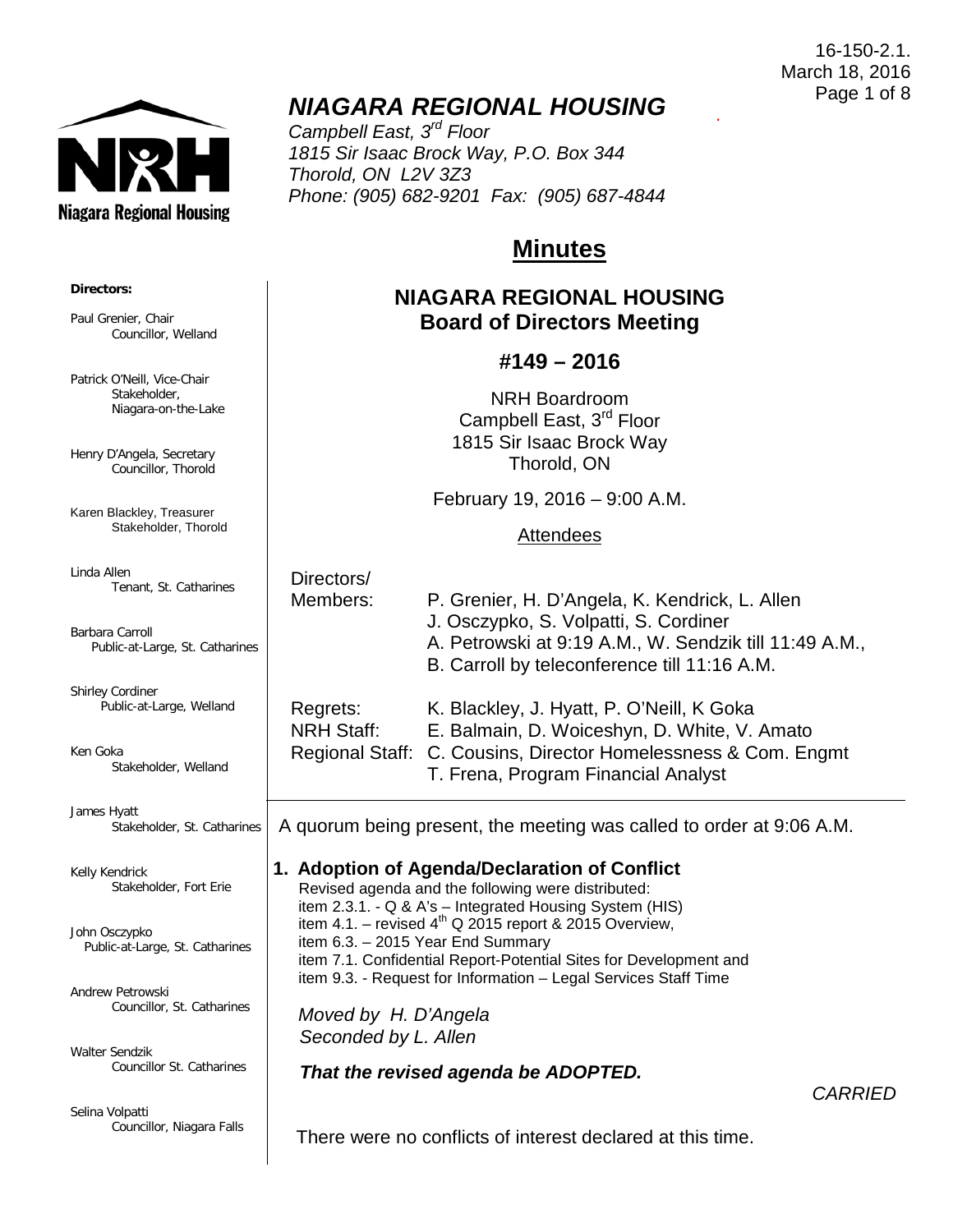2.1. Minutes of the January 22, 2016 Meeting

*Moved by W. Sendzik Seconded by J. Osczypko*

 *That the minutes of the January 22, 2016 meeting be ADOPTED.* 

*CARRIED*

2.2. Minutes of SPEC 1-2016, February 8, 2016

*Moved by W. Sendzik Seconded by J. Osczypko*

 *That the minutes of SPEC 1-2016, February 8, 2016 meeting be ADOPTED.* 

*CARRIED*

2.3. Business Arising

2.3.1. Commitment Agreement – Integrated Housing System

*Moved by W. Sendzik Seconded by S. Volpatti*

- *1. That the Niagara Regional Housing Board of Directors APPROVES NRH joining the Housing Collaborative Initiative, a group of Housing service managers and administrators, who are launching an Integrated Housing Information System.*
- *2. Niagara Regional Housing Board of Directors APPROVES NRH purchasing the fully integrated software package developed to create efficiencies and consolidate multiple housing programs into one system.*
- *3. That the NRH CEO be AUTHORIZED to execute an Integrated Housing System Agreement with Arcon ISTCL Group, Inc., (AIG) with a financial commitment of up to \$20 per social housing unit.*
- *4. All of the above PENDING Council approval of the NRH 2015 Year-End Surplus allocation.*

*CARRIED*

**3.** Presentation – not scheduled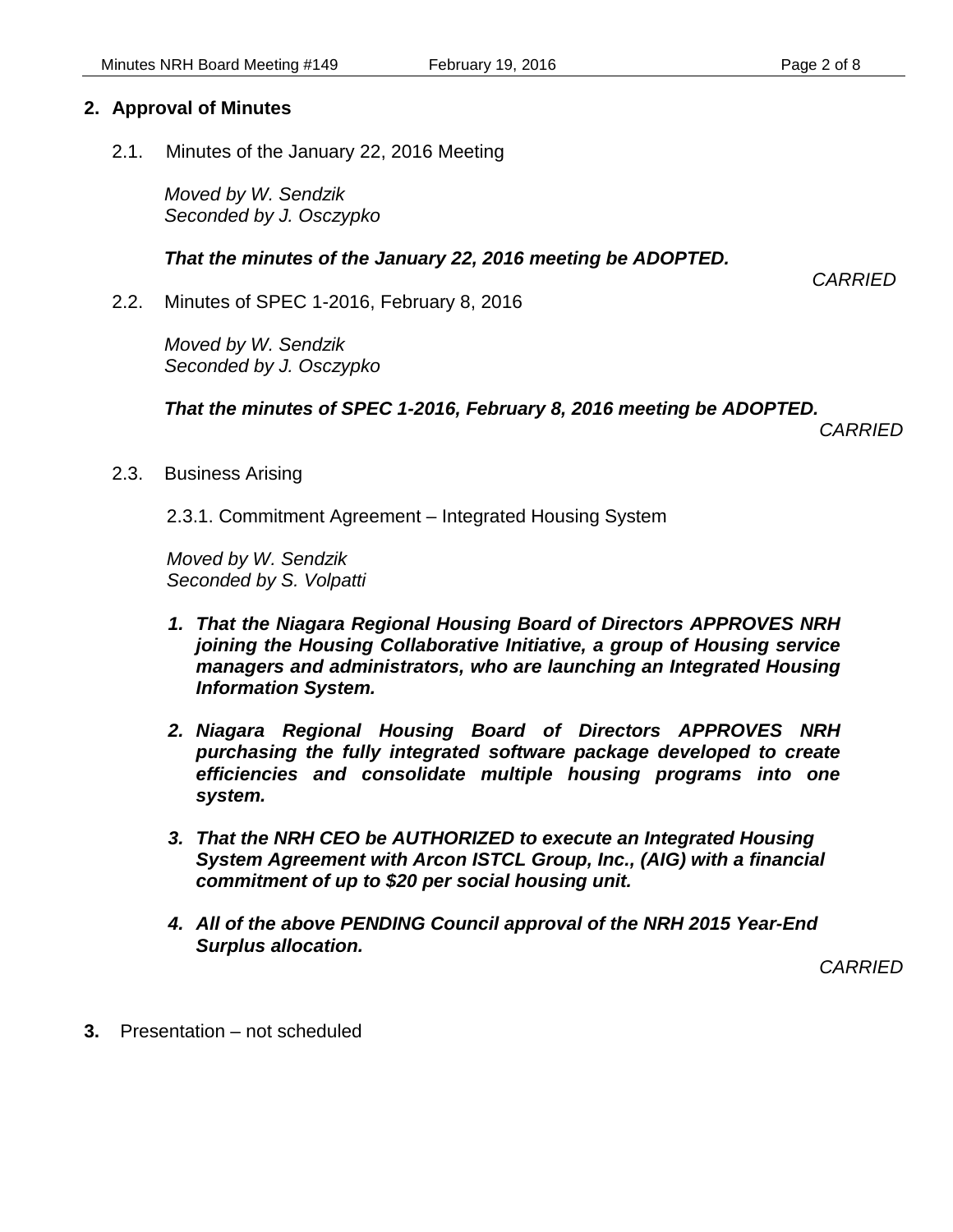#### **4. Staff Reports**

4.1. 4<sup>th</sup> Quarter 2015 Report to Board and Council – Report 16-149-4.1.

The CEO presented the 4<sup>th</sup> Quarter 2015 Report answering many requests for clarification regarding the Centralized Waiting List (CWL) chart (page 3) definitions and what exactly the stats represent.

A. Petrowski joined the meeting at 9:19 A.M.

It was asked if people in crisis, or those with greatest need, can be separated out?

The CEO replied that administration of the CWL is governed by numerous provincial rules and regulations which staff have to report on. The data that is currently tracked is based on operating and reporting requirements.

A discussion regarding Section A2 of the CWL chart on page 3 occurred.

The CEO explained that the CWL is designed in a chronological order as per legislation. The Ministry has established a *Special Provincial Priority* status for victims of domestic violence as a measure to help victims secure safe, affordable housing and not feel pressure to return to abusive relationships because of homelessness.

In addition, the *Housing Services Act, 2011*, allows service managers to create local priority categories for the area. In Niagara two priority categories have been established, *Urgent* and *Homeless*:

Urgent Status is intended to assist household members who have physical limitations and significantly compromised health because the building they are living in does not have an elevator and they are required to climb stairs to get to their unit. It also assists household members experiencing extreme hardship where relocation would reduce the risks and/or alleviate the hardship.

Homeless Status provides an increased opportunity for placement to households that are homeless.

SPP households are offered units first, then local priority households and finally units are offered to households not in a priority category. Households within each category are chosen based on the chronological order that applications were approved.

Definitions of the categories are listed on page 2 of the report.

*Selina Volpatti wanted the list to be further broken down to show the number of individuals in each group? Can we tell the number of children and age ranges?*

*Staff was directed to bring a revised report to the next meeting, with definitions of terms/programs and what NRH is doing to address issues.*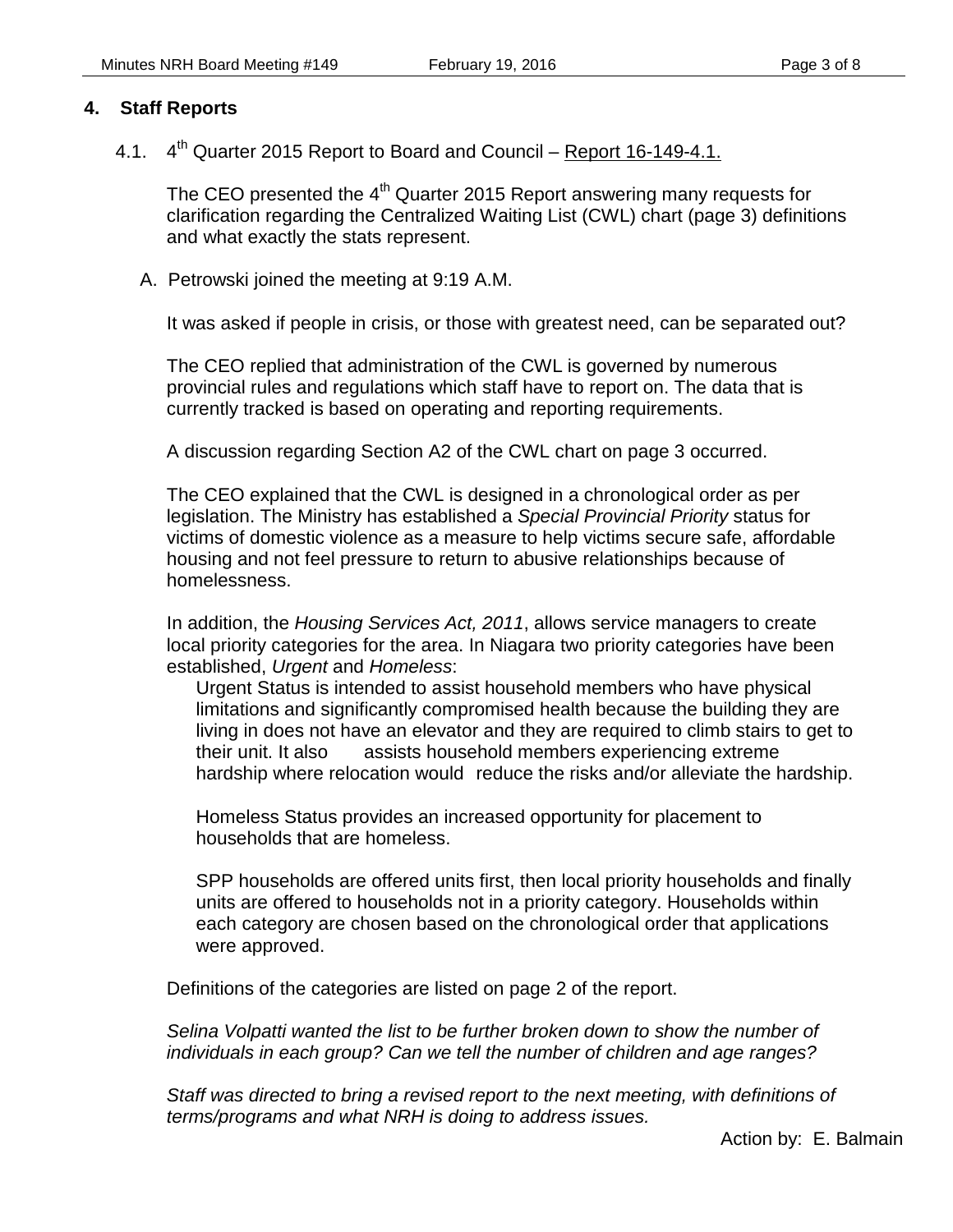Directors were requested to send comments and questions regarding this report to V. Amato by noon Friday March  $5<sup>th</sup>$ , so the Executive committee can review at their March meeting.

The issue of fraud and misrepresentation of income and a possible "whistle blower" line was raised. The CEO advised that sometimes neighbours do report things to staff, however, investigations that are successful at the Landlord and Tenant Tribunal, are time consuming and staff resources are limited; this is also an issue for NRH Social Housing Provider partners. OW administrators are required to have Eligibility Review Officers (ERO) to investigate OW fraud. Approximately 30% of NRH tenants are OW or ODSP recipients.

Some Service Manager areas have Housing fraud investigation officers but since the position is not required nor funded by the ministry, it is less common. Given the increasing cost of housing subsidy, the number of housing ERO's is growing.

*Moved by A. Petrowski Seconded by H. D'Angela*

#### *That the NRH Board of Directors APPROVE staff bringing forward a report on an Eligibility Review Officer for NRH, including financial implications, for the next meeting.*

*CARRIED*

4.2. Revised Niagara Renovates Funding Program – Report 16-149-4.2.

Staff presented the report indicating that demand for the program is great and bringing funding forward would not only assist Niagara homeowners and landlords sooner, but also, equalize the funding and staff workload over years 3 to 5 of the program.

*Moved by S. Volpatti Seconded by K. Kendrick*

*That the Niagara Regional Housing Board APPROVES the revision to the allocation of the Niagara Renovates Program and the Rental Housing Component of the Investment in Affordable Housing Extension Program (IAH-E) for years 3, 4 & 5.*

*CARRIED*

W. Sendzik declared a conflict of interest with any item relating to the District School Board of Niagara (DSBN.)

4.3. General Permission to move forward on Non-Binding Land Offers

An Expression of Interest triggers a 30 day extension on an option to purchase allowing a month to negotiate.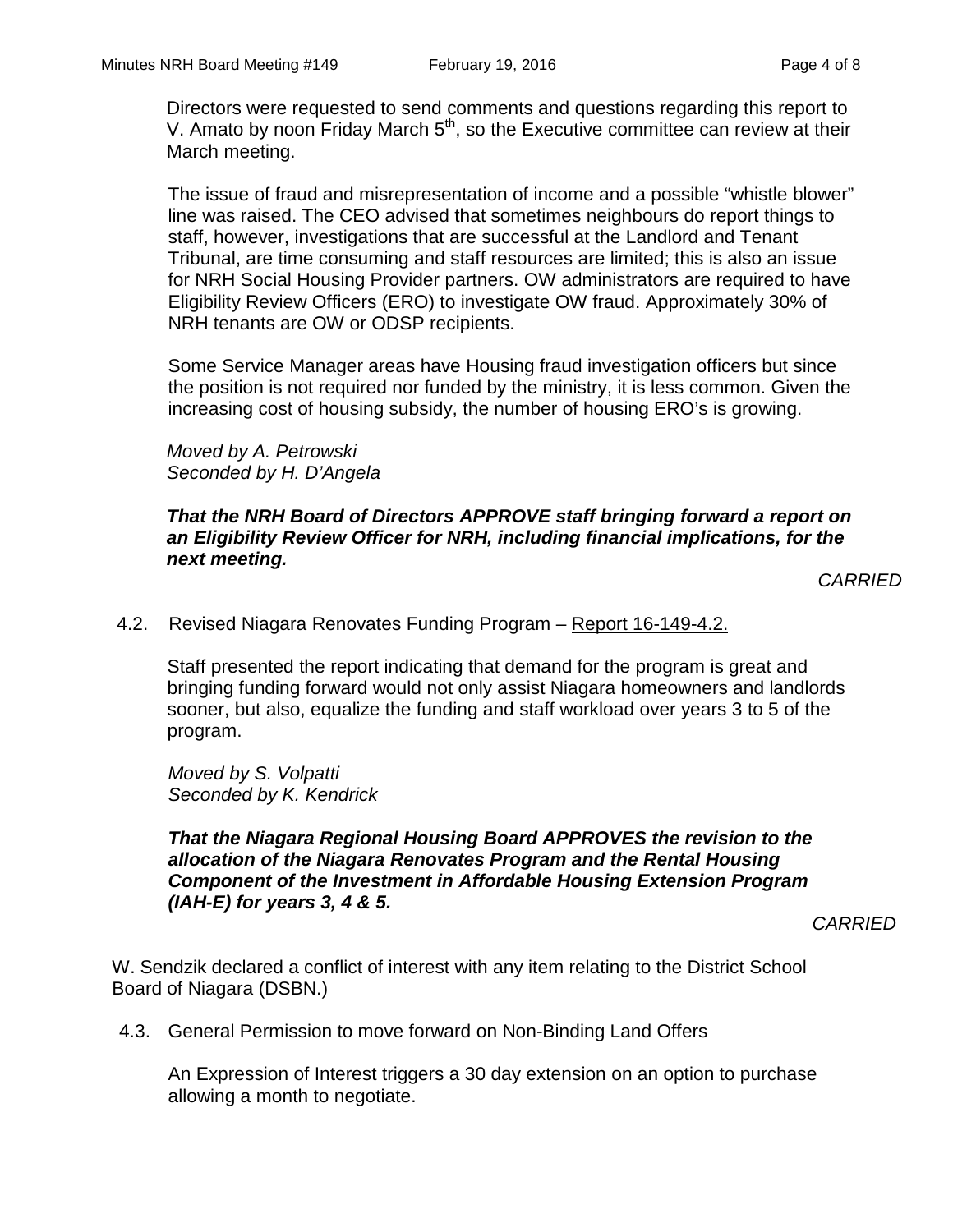Directors Petrowski and Volpatti suggested working with Corporate Services, letting the Region purchase land, subject to the most efficient use of the property; would leave Federal/Provincial government funding exclusively for building.

#### **5. New Business**

5.1. Strategic Planning Session & Business Plan Discussion Staff to poll the Board regarding availability dates once the NRH Organizational Structure Review has been completed; expected completion date by end of June 2016.

It was pointed out that due to numerous Director expiry dates in 2016, the Board could lose a wealth of corporate knowledge if the session was left till late in the year.

Concepts for the design of the 2016-2018 business plan need to be refined, report to be provided for the March meeting outlining the last NRH strategic planning process.

5.2. Green Energy Fund

An overview was provided and a brief discussion occurred regarding criteria for funding. NRH staff are working to ensure applications are submitted for eligible buildings, both NRH owned units and provider units.

5.3. Development Committee Restart for IAH-E

The CEO advised that potential development sites need to be vetted and asked that the NRH Development Committee be formally revived. The original Terms of Reference for the Committee included any three (3) NRH Directors along with NRH and Regional staff. However, once the committee was launched in early 2015, Councillor Directors had to excuse themselves from the committee due to issues of perceived conflict raised by Regional staff.

Recent correspondence from Finance staff reminded NRH to advise any Regional Councillor sitting on the development committee to assess their potential conflict of interest either current or future (real or perceived) and to refer them to Section 38 of the Procurement By-Law.

The CEO sought clarification and verification from the Board regarding whether or not the composition of the committee will be changed to exclude board members. Paul Grenier stated that he would follow-up with legal staff at the region for clarification.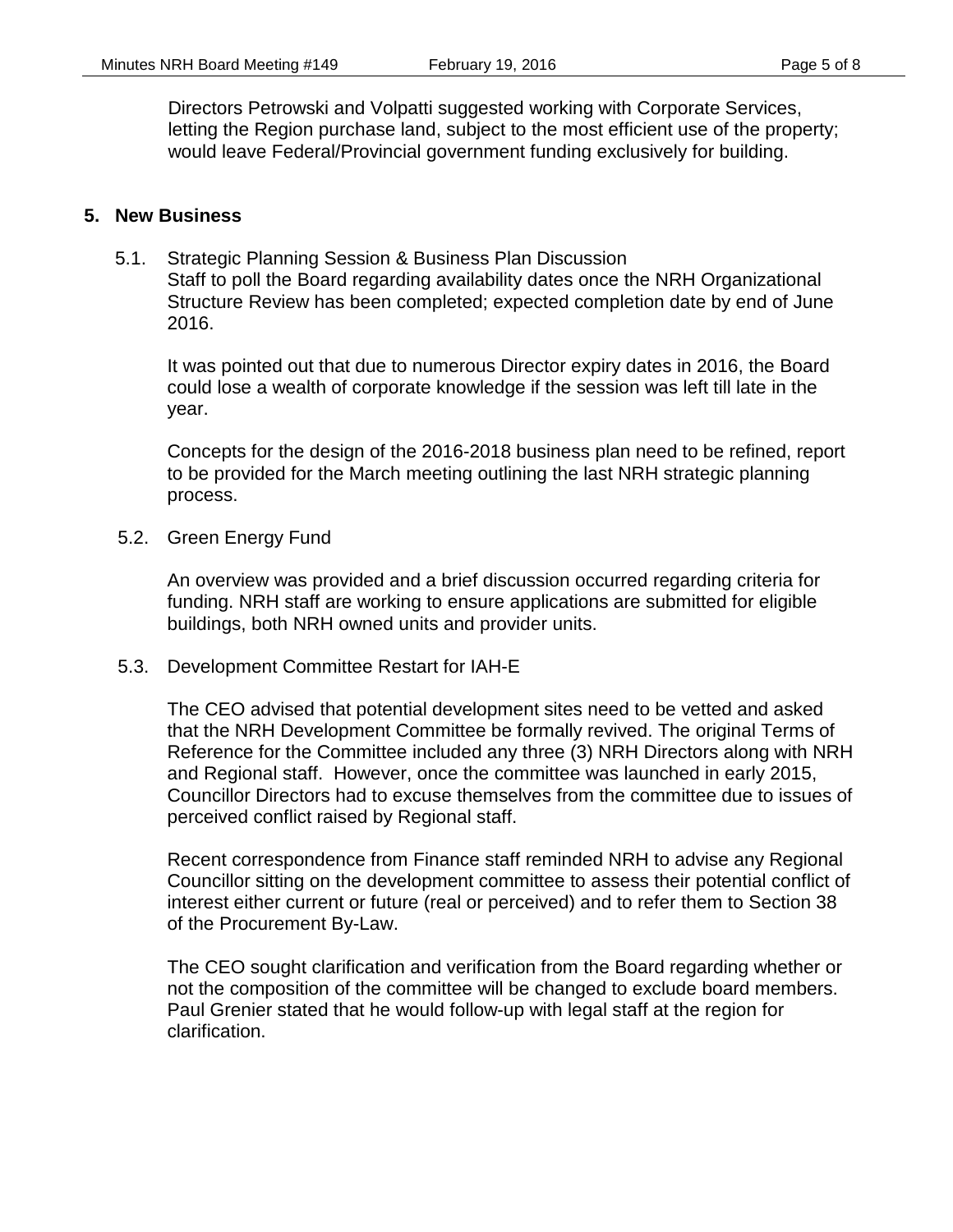*Moved by S. Volpatti Seconded by L Allen*

*That the NRH Board of Directors DEFER this item to the next meeting and at which a hard copy of the IAH-E Development Committee Terms of Reference be provided for review.*

*CARRIED*

#### 6. **General Manager's Report**

- 6.1. Financial Statements as at January 31, 2016 not available
- 6.2. Meeting Technology

The CEO advised that NRH decided upon the "go-to" meeting technology with the assistance of the Region's IT department, because it is typically user friendly and easy to join meetings. However, with the server providing only intermittent service, possibly due to start-up of EFMS, there may still be some issues.

6.3. 2015 Operating Surplus – Report 16-149-6.3.

 *Moved by W. Sendzik Seconded by J. Osczypko*

#### *That the Niagara Regional Housing Board of Directors:*

- 1) *RECEIVE the 2015 NRH Variance Report: and,*
- 2) *APPROVE the allocation of NRH 2015 Surplus as follows:*

| <b>Item</b>                                      | <b>Description</b>                                                                                                                              | Amount        |
|--------------------------------------------------|-------------------------------------------------------------------------------------------------------------------------------------------------|---------------|
|                                                  | <b>2015 SURPLUS</b>                                                                                                                             | \$<br>883,070 |
| 1. Broadoak Tax Rebate                           | Allocate back to Broadoak capital as in previous<br>years.                                                                                      | \$<br>98,632  |
| 2. Housing Fraud                                 | <b>Housing Fraud Prevention Strategy</b>                                                                                                        | \$<br>100,038 |
| 3. Caseload/Capacity<br><b>Assessment Review</b> | A capacity review is needed to address workflow<br>balances, caseload levels and talent alignment<br>with operational needs.                    | \$<br>40,000  |
| 4. Mobile Workforce                              | To increase efficiencies and improve customer<br>service by employees working with their clients,<br>directly in their areas of responsibility. | \$<br>50,000  |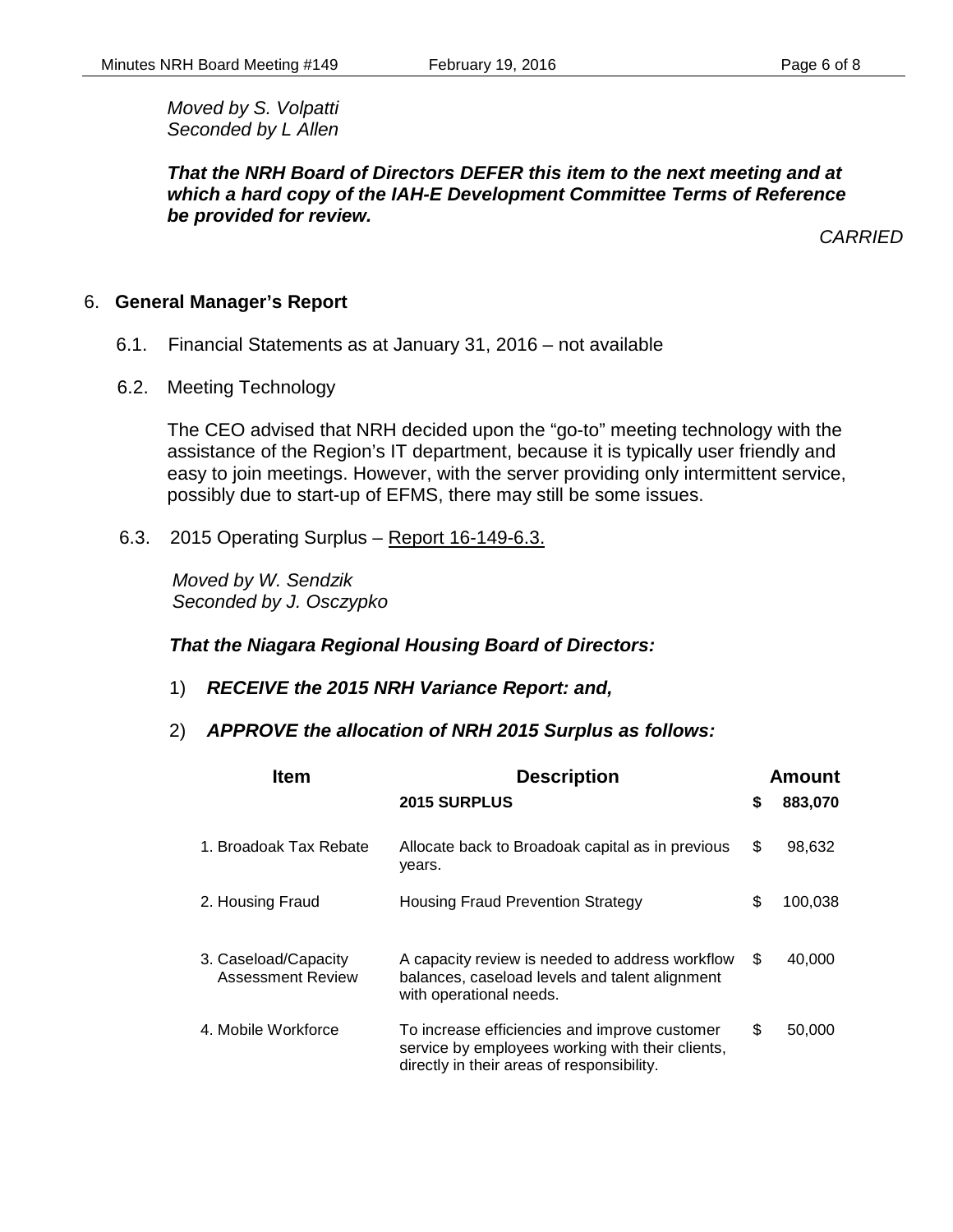| Minutes NRH Board Meeting #149                 | February 19, 2016                                                                                                                                                                                                                                                                               |    | Page 7 of 8 |  |
|------------------------------------------------|-------------------------------------------------------------------------------------------------------------------------------------------------------------------------------------------------------------------------------------------------------------------------------------------------|----|-------------|--|
| 5. Integrated<br>Housing Information<br>System | New software program developed by a<br>consortium of Housing Service Managers would<br>allow for a single access system that will provide<br>access to accurate data on a more timely basis,<br>as well as produce provider payment schedule<br>files are compatible for integration with EFMS. | \$ | 140,000     |  |
| 6. Strategic Plan                              | Board and management to create/update 2016 -<br>2019 strategic plan                                                                                                                                                                                                                             | S. | 25,000      |  |
| Unforeseen<br>7.<br>Maintenance Costs          | Transfer to capital reserve for unforeseen<br>maintenance costs including life-safety, elevator<br>and generator repairs.                                                                                                                                                                       | S  | 429,400     |  |
|                                                | <b>TOTAL</b>                                                                                                                                                                                                                                                                                    |    | 883,070     |  |

#### *and,*

- 3) *That the transfer of the year-end surplus of \$883,070 to the General Capital Levy Reserve (\$98,632) for the Broadoak Development project and to the Niagara Regional Housing reserve (\$784,438) BE APPROVED; and,*
- 4) *That an amendment to the 2016 NRH operating budget for the above initiatives 2-7 to be funded from the Niagara Regional Housing reserve BE APPROVED; and,*
- 5) *That the approved allocations for the NRH 2015 Surplus be FORWARDED to Council for approval.*

*CARRIED*

- B. Carroll left the meeting at 11:16 A.M.
- 6.4. Annual General Meeting Planning

The Chair advised that he would like to make the AGM a community dinner event for approximately 200 people, inviting different stakeholder group representatives to attend. Possibly having noted McGill University professor A. Freedman, as a keynote speaker. One of the stakeholders has offered to organize the event as NRH staff resources are limited.

The past Chair advised that NRH has held community event AGM's in the past and turnout was poor. Another concern would be cost to NRH.

6.5. Alternate Service Delivery Review Task Force Appointments

CAO 1-2016, Update on Social Housing Alternate Service Delivery Review was distributed. The draft Terms of Reference for the committee calls for only 1 non-Councillor representative from the NRH Board. The Board deemed that 2 non-Councillor representatives from the NRH Board would be more appropriate.